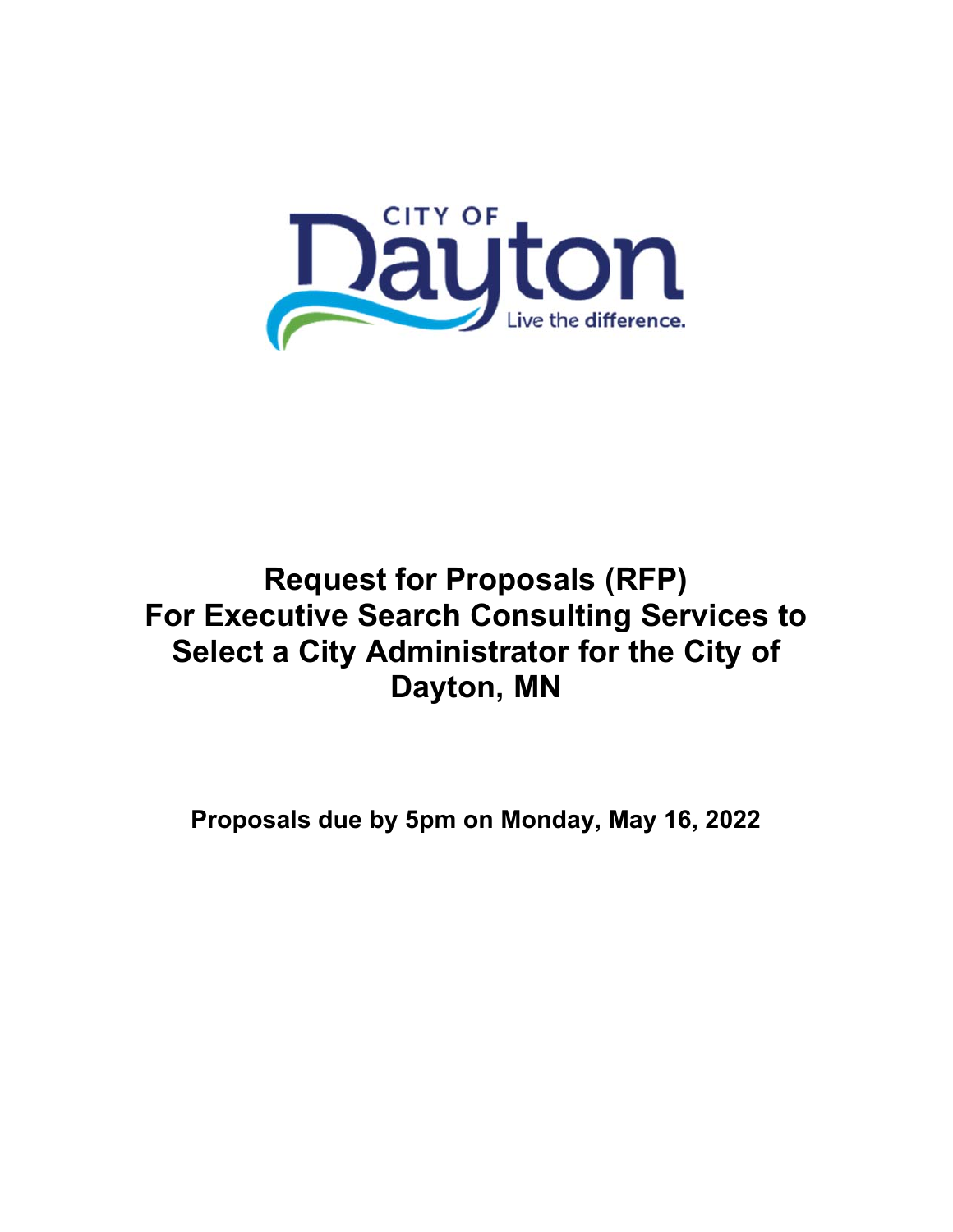#### **1. GENERAL INFORMATION**

The City of Dayton is seeking a search firm to assist in hiring an experienced and multifaceted leader to be the next City Administrator. Dayton is a growing community with a population of approximately 7,859. Dayton is approximately 25 square miles. The City of Dayton is located along the shores of the Crow and Mississippi Rivers and is shared between Hennepin and Wright Counties.

## **2. SCOPE OF SERVICES**

#### **a. Position Posting**

- i. Meet with the Mayor, City Council, department heads, and other key stakeholders to determine the characteristics and traits desired for a new city administrator.
- ii. Assist the City Council, department heads, and other key stakeholders in reviewing the existing job description for any potential changes in position requirements.
- iii. Develop written position profile/promotional brochure for use in the applicant recruitment and screening process. Position profile should be developed with input from the City Council, staff, and approved by the City Council. The profile should include information about:
	- 1. The position, city, citizen commissions, departments, and other staff;
	- 2. The position requirements, areas of expertise needed, and competencies;
	- 3. The Council's strategic goals and expectations of the city administrator in making efforts to achieve them;
	- 4. Major steps in the recruitment process and an associated timeline for completing each step; and
	- 5. Highlights of some of the position's benefits and a general statement about the salary for the position.

#### **b. Recruitment Process**

- i. Recommend and arrange for advertisement in a wide variety of publications and online tools. This should include, but not be limited to, professional associations, ICMA, League of Minnesota Cities, and other postings.
- ii. Develop supplemental questions and other information related to candidate selection.
- iii. Identify, recruit, and recommend a diverse list of candidates who are highly qualified professionals with leadership and vision for the departments and community.
- iv. Accept and acknowledge applications/resumes. At each stage, and upon completion of the search, notify applicants who are eliminated from further consideration of their status.
- v. Develop a process for determining how candidates move through each round of the selection process and communicate with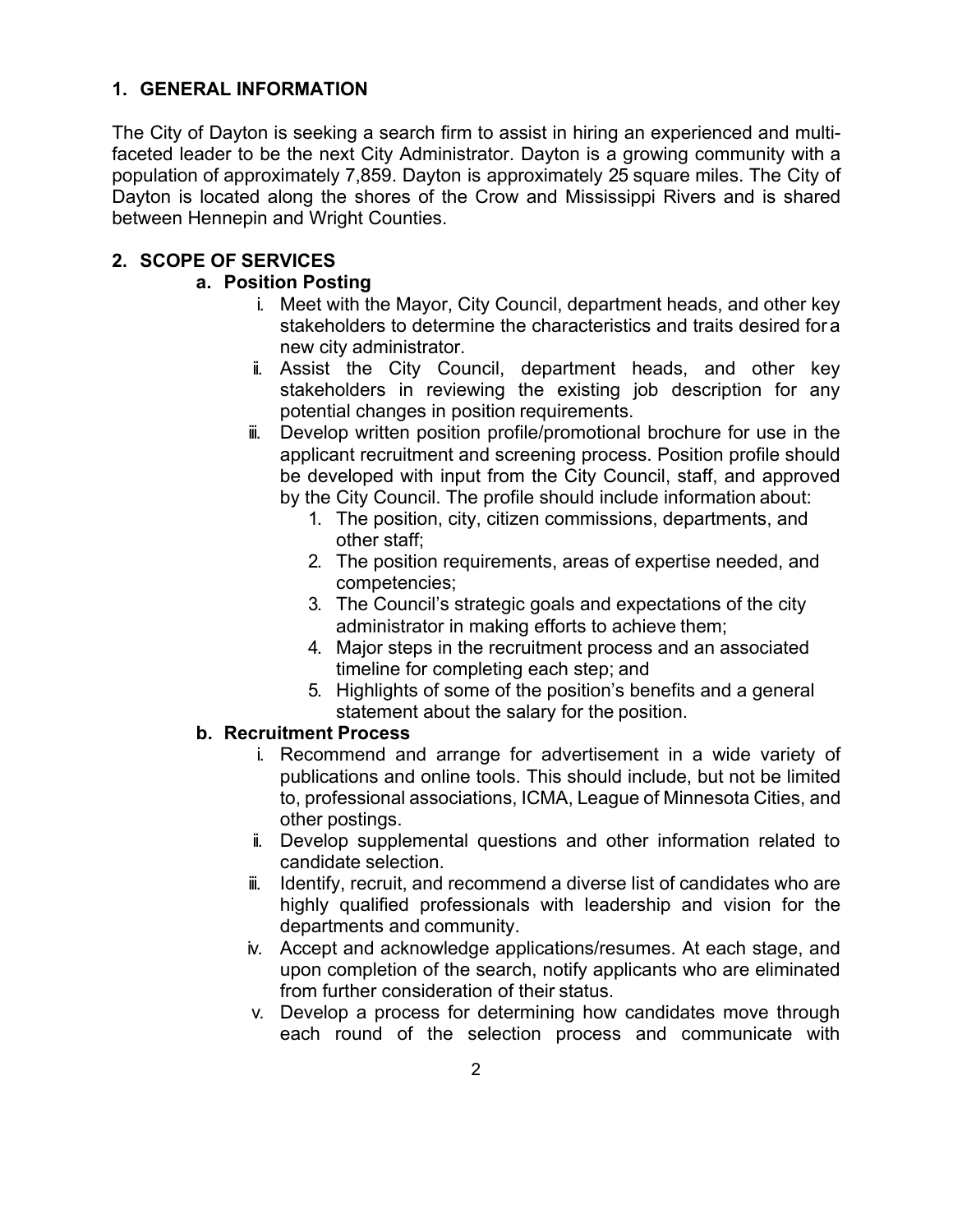candidates throughout the entire process.

- 1. Prescreen all applicants and narrow the candidate pool down to a group of around 8 to 15 qualified semi-finalists.
- 2. Provide advice and assistance to the council (or a council subcommittee) with further narrowing of the candidate pool down to those who will be interviewed. This may include a rating tool for the council to provide a score for each semi-finalist based on key criteria identified in the profile.
- 3. Ensure compliance with Minnesota Government Data Practices Act and Minnesota Open Meeting Law during discussions to keep candidate personal information private.
- 4. Facilitate a discussion with the council (or a council subcommittee) to review scores and narrow the candidate pool to a reasonable number of finalists to be interviewed (typically 4 to 6).

#### **c. Interview Process**

- i. Develop the interview process for finalists with council and key stakeholders, to include a city tour or other meet and greet reception events.
	- 1. Schedule interviews with finalists and others who are involved in the process
	- 2. Provide interview questions and rating forms (or some other process for evaluating interviews)
	- 3. Work with council and key staff to determine interview panel(s) and process for this step
	- 4. Prepare interview panels including a brief primer on legal issues associated with interviewing
	- 5. Ensure compliance with the Minnesota Open Meeting Law
- ii. Provide administrative support for scheduling meetings and interviews, preparing interview questions and materials, etc.
	- 1. The consultant will abide by all MN Government Data Practices Act requirements when responding to any inquiries from any source. The consultant will respond to media inquiries about the progress of the search, after discussion with the City Clerk and the city council.
	- 2. City staff will cooperate with the selected consultant in providing requested information and scheduling meetings.

## **d. Employment Offer**

- i. Develop and negotiate a competitive employment offer, including salary and benefits as directed by the City Council.
- ii. Arrange for a leadership-management style assessment.
- iii. Conduct a detailed background investigation on the final candidate(s).
	- 1. This step includes criminal history, credit history, at least five references from employers, board or council members,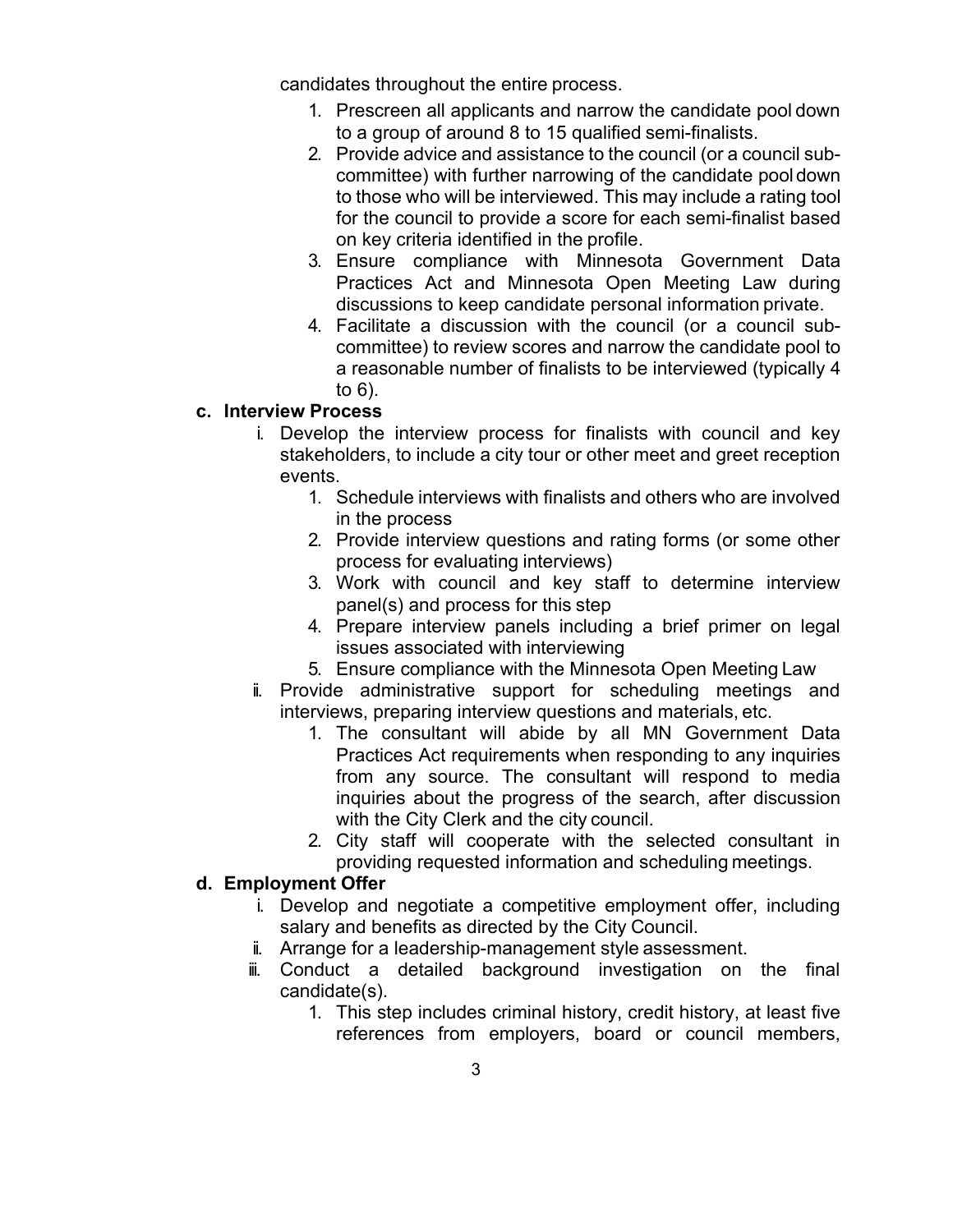colleagues, and subordinates

- 2. Also includes verification of education, work history, and other information deemed necessary
- iv. Serve as liaison for negotiations between the final candidate and the city council.
- v. Draft materials such as the employment agreement, with the assistance of the city attorney, for city council formal approval.
- vi. The consultant may be asked to assist with some other aspects of the job offer.
	- 1. Attend council meetings as needed to answer questions about the process and steps being presented at that time.
	- 2. Assist with onboarding and provide input on the six-month performance evaluation of the successful candidate.

## **e. Negotiations and Execution of Contract:**

i. The city reserves the right to negotiate all terms and conditions of the employment contract. In the event the city and the candidate are unable to agree upon all contract provisions, the city reserves the right to cease negotiations, reject the candidate and/or consultant's proposal and proceed to negotiate with the next selected candidate.

## **1. PROPOSAL SUBMITTALS**

## **a. All proposals should include the following information:**

- i. Letter of submission with name, address, telephone number, and email address of the person authorized to legally represent the firm.
- ii. Background on firm and outline of experience in public sector executive recruitment, including name and contacts of other metroarea cities for which the firm has previously worked for, for reference purposes.
- $\ddot{\mathbf{i}}$ . A narrative that presents the services the firm would provide detailing the approach and deliverables; including your understanding of the work, description of the approach, explanation of the procedures to be used and timetable to be followed.
- iv. Identification of project lead and key personnel assigned to the project with resumes outlining related experience.
- v. Total project cost with a breakdown detailing the project tasks, associate hours, and individual costs recognizing the city may wish to add or delete services.
- vi. The total project cost for services shall be a "not to exceed" cost for services, including out-of-pocket expenses.
- vi. Include the fee payment schedule.
- vii. A comprehensive timetable generally conforming to Exhibit A.
- ix. Clearly identify city staff support assumptions.
- x. Clearly identify any deviations from the scope of services described in this request for proposals.
- **b.** Proposal submission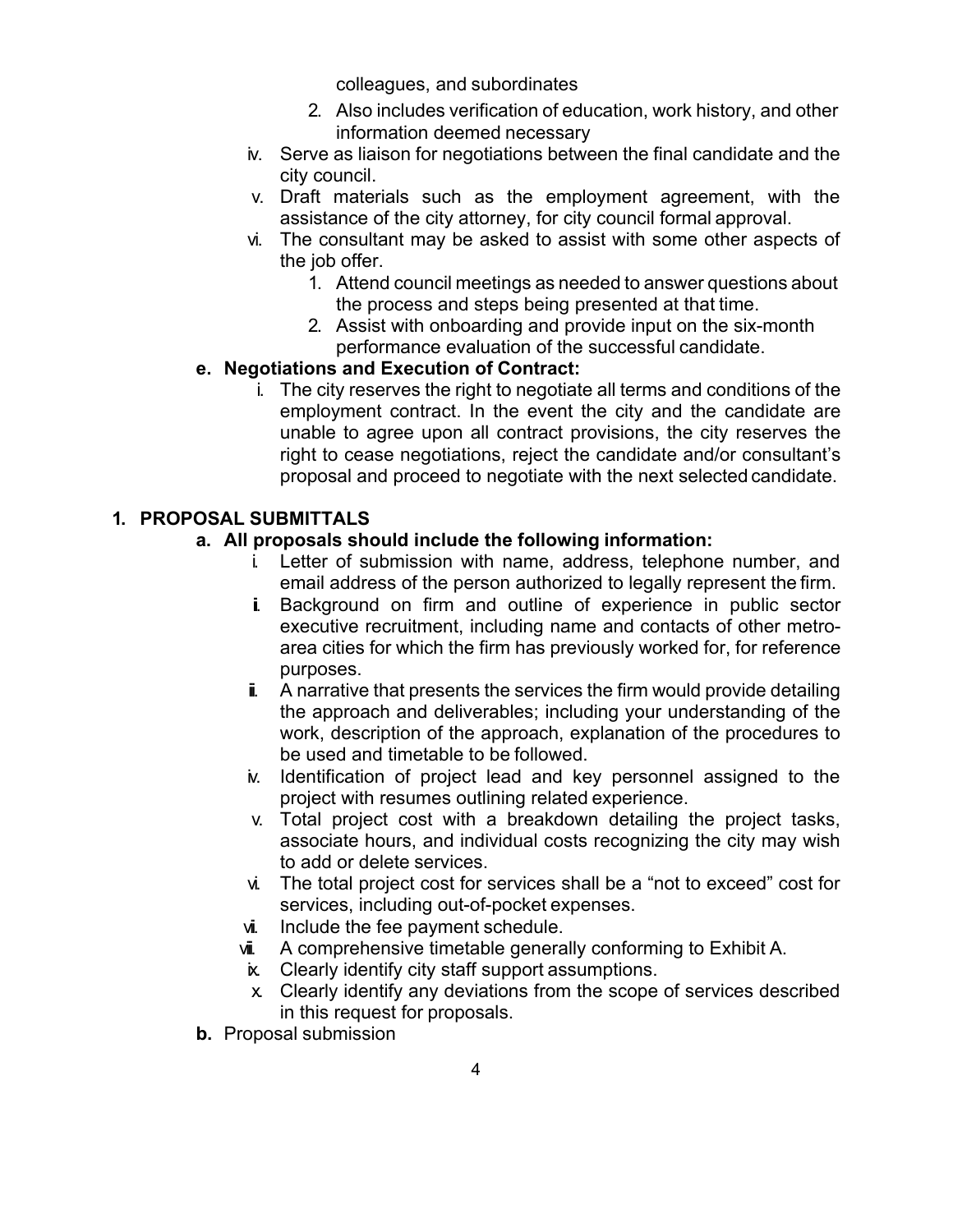i. Proposals must be submitted by 5:00 pm on May 16<sup>th</sup> to:

Amy Benting, City Clerk City of Dayton 12600 South Diamond Lake Road Dayton, MN 55327 763-421-1791 abenting@cityofdaytonmn.com

- ii. Electronic proposals preferred.
- $\ddot{\mathbf{i}}$ . Proposals received after the deadline may not be considered.
- iv. The City reserves the right to retain all proposals submitted and to use any ideas in a proposal regardless of whether that proposal is selected. Submission of a proposal indicates acceptance by the proposer of the conditions contained in this request for proposals unless clearly and specifically noted in the proposal submitted. The city will not be responsible for expenses incurred in preparing and submitting the proposal.
- v. It is the intent of the city to award a contract to the proposer that serves the best interests of the city. The city is not obligated to award the contract to the lowest responsible proposer. The city shall have the right to request additional information or clarifications from proposers, to allow corrections of errors or omissions, to waive any defects or technicalities in any proposal or proposals received; to accept the proposal or proposals which, in its judgment, is in its own best interest; to reject any and all proposals; and to re-advertise for new proposals where the acceptance, rejection, waiving, or readvertising is determined by the City to be in its own best interest. No proposal may be withdrawn after the proposal due date for a period of 120 days.

#### **2. SELECTION PROCEDURES**

#### **a. Proposals will be evaluated on the following factors:**

- i. Relevant experience of the firm.
- ii. Reputation and quality of work based on references or other information.
- $\ddot{\mathbf{i}}$ . Qualifications of the personnel to be assigned.
- iv. Agreement to meet or exceed performance specifications and scope of services.
- v. Commitment to complete the process in a timely manner.
- vi. Ability to communicate the work plans in an organized, clear, and convincing manner.